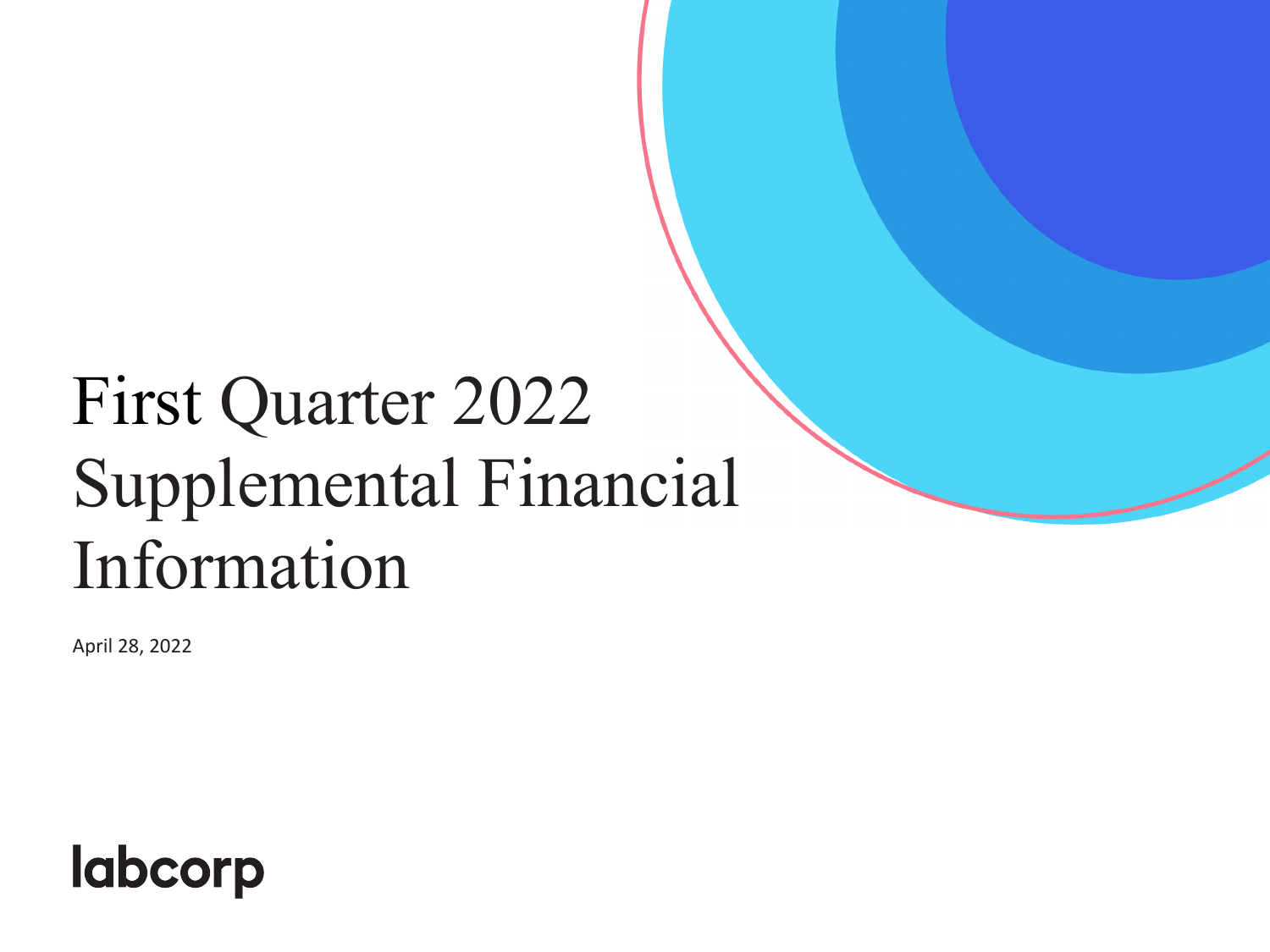### Cautionary Statement Regarding Forward-Looking **Statements**

This presentation contains forward-looking statements, including, but not limited to, statements with respect to (i) the estimated 2022 guidance and related assumptions, (ii) the impact of various factors on operating and financial results, including the projected impact of the COVID-19 pandemic on the company's businesses, operating results, cash flows and/or financial condition, as well as general economic and market conditions, (iii) the company's responses to the COVID-19 pandemic, (iv) future business strategies, (v) expected savings and synergies (including from the LaunchPad initiative and from acquisitions), and (vi) opportunities for future growth.

Each of the forward-looking statements is subject to change based on various important factors, many of which are beyond the company's control, including without limitation, the trading price of the company's stock, competitive actions and other unforeseen changes and general uncertainties in the marketplace, changes in government regulations, including healthcare reform, customer purchasing decisions, including changes in payer regulations or policies, other adverse actions of governmental and third-party payers, changes in testing guidelines or recommendations, federal, state, and local government responses to the COVID-19 pandemic, the impact of global geopolitical events, the effect of public opinion on the company's reputation, adverse results in material litigation matters, the impact of changes in tax laws and regulations, failure to maintain or develop customer relationships, the company's ability to develop or acquire new products and adapt to technological changes, failure in information technology, systems or data security, the impact of potential losses under repurchase agreements, adverse weather conditions, the number of revenue days in a financial period, employee relations, personnel costs, inflation, and the effect of exchange rate fluctuations. These factors, in some cases, have affected and in the future (together with other factors) could affect the company's ability to implement the company's business strategy and actual results could differ materially from those suggested by these forward-looking statements. As a result, readers are cautioned not to place undue reliance on any of the forward-looking statements.

The company has no obligation to provide any updates to these forward-looking statements even if its expectations change. All forwardlooking statements are expressly qualified in their entirety by this cautionary statement. Further information on potential factors, risks and uncertainties that could affect operating and financial results is included in the company's most recent Annual Report on Form 10-K and subsequent Forms 10-Q, including in each case under the heading RISK FACTORS, and in the company's other filings with the SEC. The information in this presentation should be read in conjunction with a review of the company's filings with the SEC including the information in the company's most recent Annual Report on Form 10-K, and subsequent Forms 10-Q, under the heading MANAGEMENT'S DISCUSSION AND ANALYSIS OF FINANCIAL CONDITION AND RESULTS OF OPERATIONS.

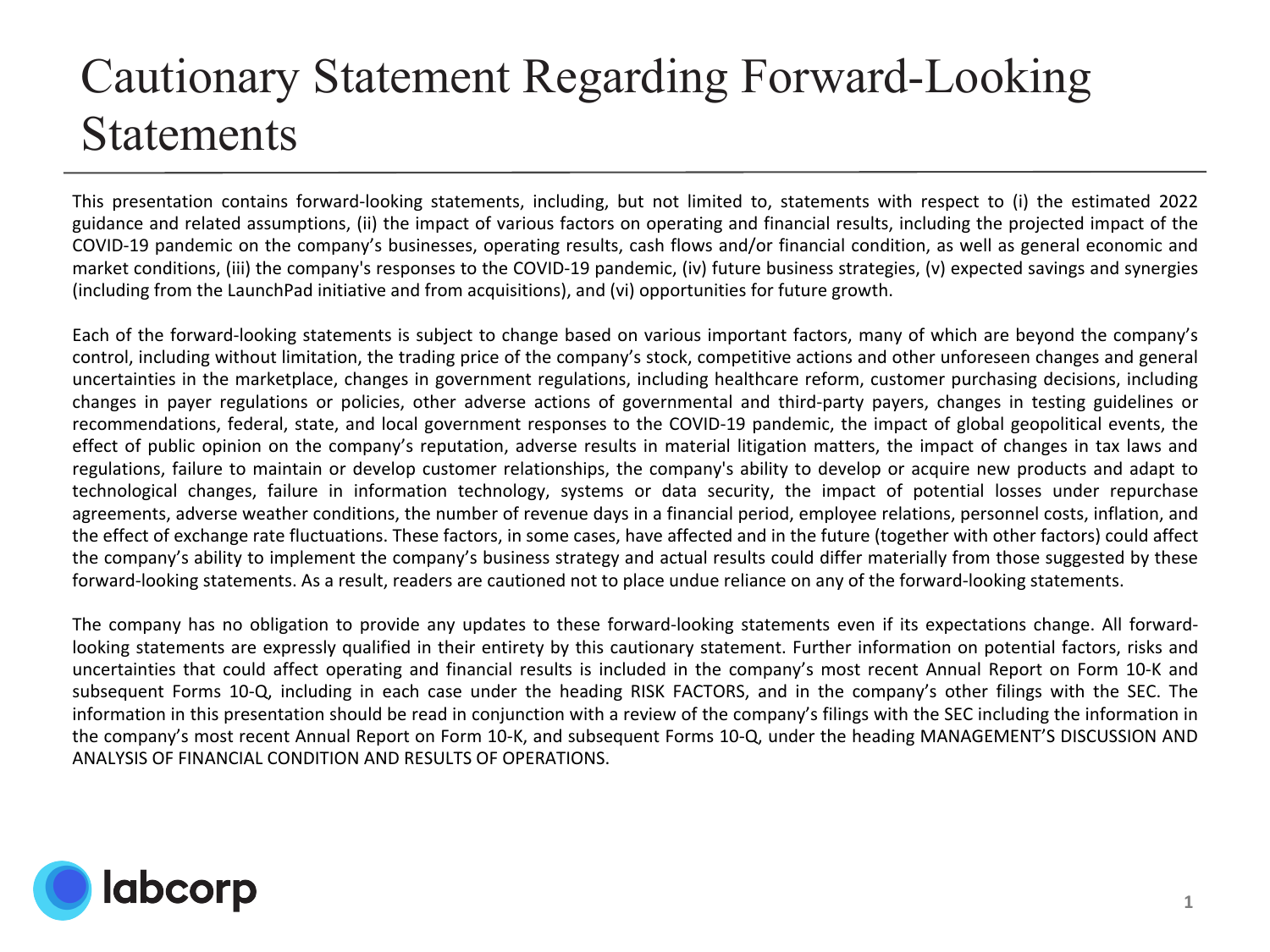#### Use of Adjusted Measures

The company has provided in this presentation and accompanying tables "adjusted" financial information that has not been prepared in accordance with GAAP, including adjusted net income, adjusted EBITDA, adjusted EPS (or adjusted net income per share), adjusted operating income, adjusted operating margin, free cash flow, and certain segment information. The company believes these adjusted measures are useful to investors as a supplement to, but not as a substitute for, GAAP measures, in evaluating the company's operational performance. The company further believes that the use of these non-GAAP financial measures provides an additional tool for investors in evaluating operating results and trends, and growth and shareholder returns, as well as in comparing the company's financial results with the financial results of other companies. However, the company notes that these adjusted measures may be different from and not directly comparable to the measures presented by other companies. Reconciliations of these non-GAAP measures to the most comparable GAAP measures and an identification of the components that comprise "special items" used for certain adjusted financial information are included in the tables accompanying this presentation.

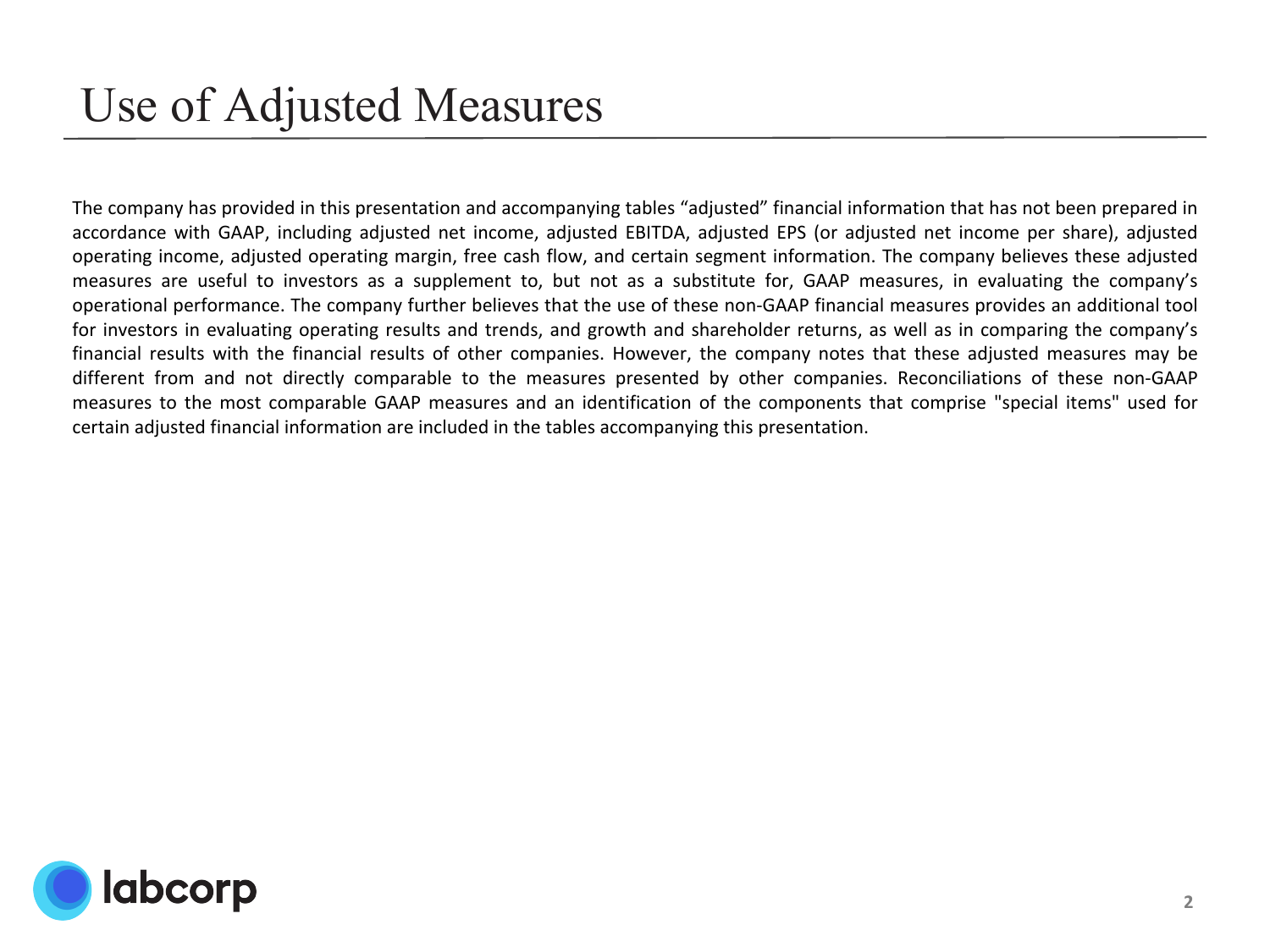# First Quarter Consolidated Results (Dollars in Millions, Except Per Share Data)

|                                          | <b>1Q22</b> | 1Q21      | % Change      |
|------------------------------------------|-------------|-----------|---------------|
| Revenue                                  | \$3,899.6   | \$4,161.5 | (2)<br>(6.3%) |
| Adjusted Operating Income <sup>(1)</sup> | \$794.0     | \$1,181.9 | (32.8%)       |
| <b>Adjusted Operating Margin</b>         | 20.4%       | 28.4%     | (800 bps)     |
| Adjusted EPS <sup>(1)</sup>              | \$6.11      | \$8.79    | (30.5%)       |
|                                          |             |           |               |
| <b>Operating Cash Flow</b>               | \$356.0     | \$1,157.6 | (69.2%)       |
| Less: Capital Expenditures               | (5117.2)    | (595.4)   | 22.8%         |
| Free Cash Flow                           | \$238.8     | \$1,062.2 | (77.5%)       |

*(1) Adjusted operating income and Adjusted EPS exclude amortization, restructuring charges, and special items. See reconciliation of non-GAAP Financial Measures on slides 13-16.*

(2) The decrease was due to organic revenue of (6.3%) and foreign currency translation of (0.4%), partially offset by acquisitions net of divestitures of 0.4%. The (6.3%) decline in organic revenue was driven by a (9.8%) *decrease in COVID-19 PCR and antibody testing (COVID-19 Testing), partially offset by a 3.5% increase in the company's organic Base Business. Base Business includes Labcorp's operations except for COVID-19 Testing.*

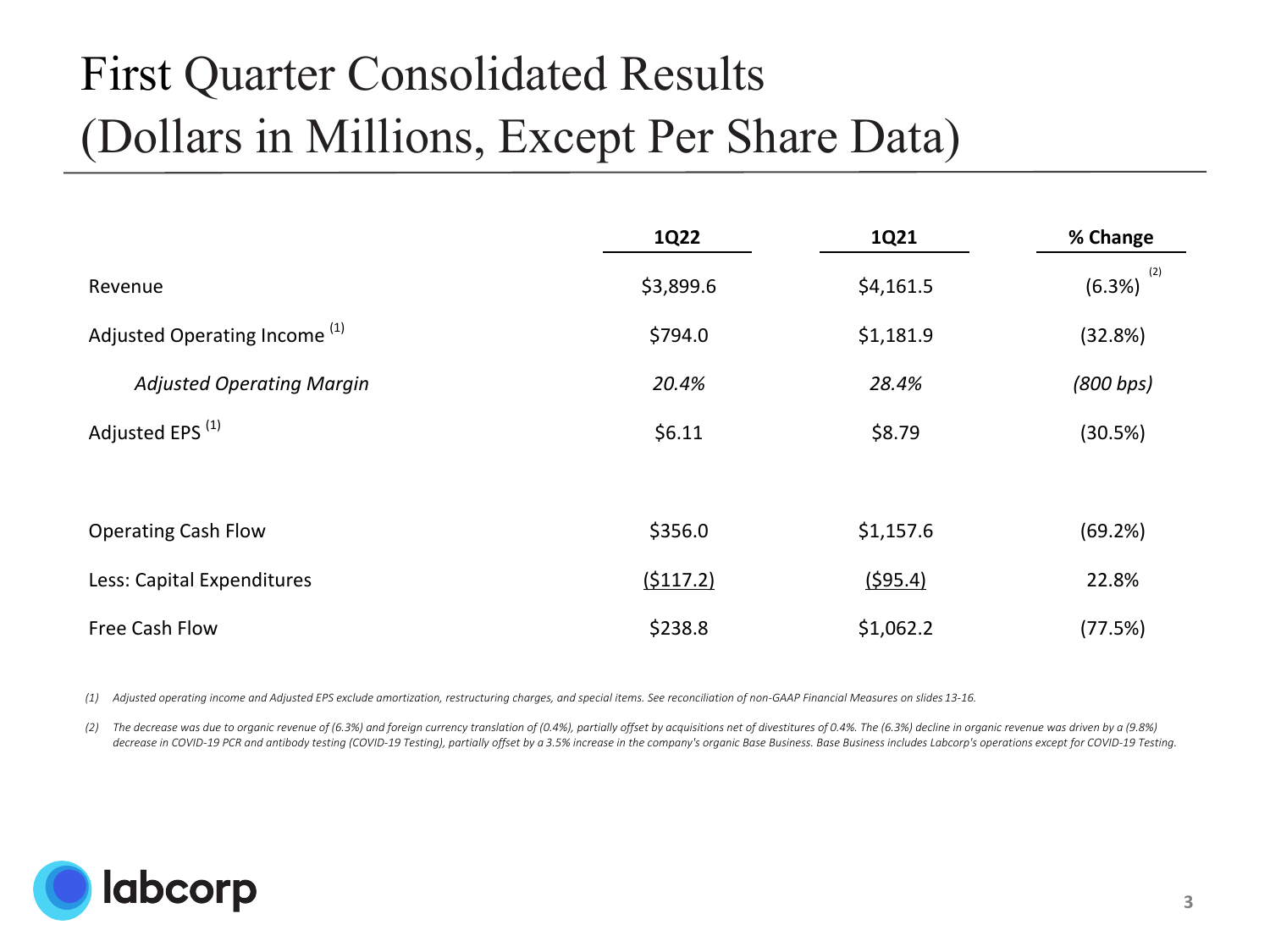# First Quarter Adjusted Segment Results (Dollars in Millions)

|                                          | 1Q22      | 1Q21      | % Change  |
|------------------------------------------|-----------|-----------|-----------|
| <b>Revenue</b>                           |           |           |           |
| <b>Diagnostics</b>                       | \$2,454.1 | \$2,757.8 | (11.0%)   |
| Drug Development                         | \$1,459.3 | \$1,438.2 | 1.5%      |
| Total Revenue <sup>(1)</sup>             | \$3,899.6 | \$4,161.5 | (6.3%)    |
| Adjusted Operating Income <sup>(2)</sup> |           |           |           |
| <b>Diagnostics</b>                       | \$683.1   | \$991.6   | (31.1%)   |
| <b>Adjusted Operating Margin</b>         | 27.8%     | 36.0%     | (810 bps) |
| Drug Development                         | \$168.6   | \$234.1   | (28.0%)   |
| <b>Adjusted Operating Margin</b>         | 11.6%     | 16.3%     | (470 bps) |
| <b>Unallocated Corporate Expense</b>     | (557.7)   | (543.8)   | 31.5%     |
| <b>Total Adjusted Operating Income</b>   | \$794.0   | \$1,181.9 | (32.8%)   |
| <b>Total Adjusted Operating Margin</b>   | 20.4%     | 28.4%     | (800 bps) |

*(1) Consolidated revenues and segment adjusted operating income are presented net of intersegment transaction eliminations and other amounts not used in determining segment performance.* 

*(2) Adjusted operating income excludes amortization, restructuring charges, special items, and unallocated corporate expense.. See Reconciliation of Non-GAAP Financial Measures on slides 13-16.*

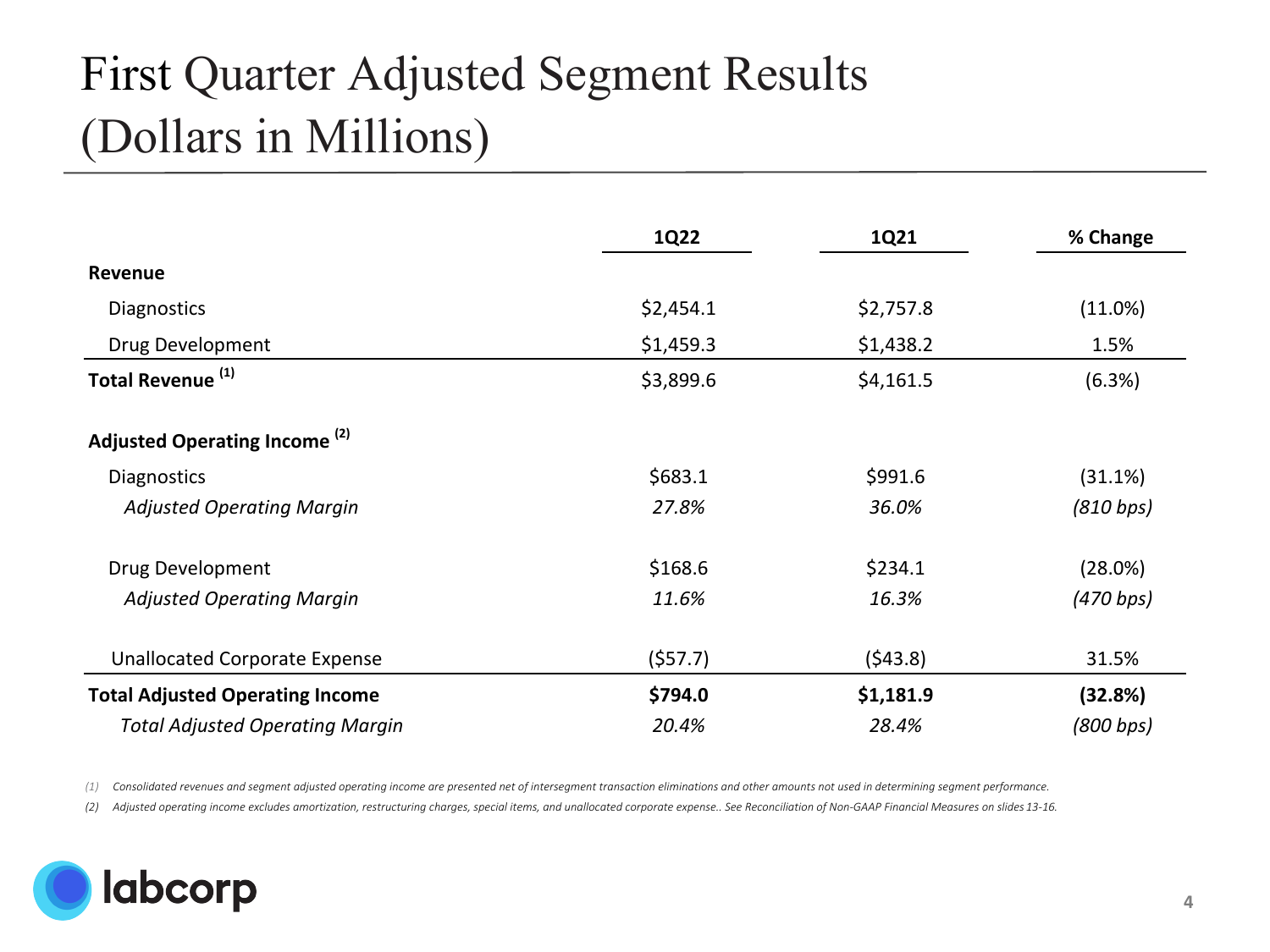# First Quarter Adjusted Segment Results vs. 2019 (Dollars in Millions)

|                                  | 1Q22      | 1Q19      | <b>CAGR</b> |
|----------------------------------|-----------|-----------|-------------|
| Revenue                          |           |           |             |
| Diagnostics Total                | \$2,454.1 | \$1,722.0 | 12.5%       |
| <b>Base Business - Revenue</b>   | \$1,918.2 | \$1,722.0 | 3.7%        |
| <b>Base Business - Volume</b>    |           |           | (0.5%)      |
| <b>Base Business - Price/Mix</b> |           |           | 4.2%        |
| <b>Drug Development Total</b>    | \$1,459.3 | \$1,074.7 | 10.7%       |
| <b>Base Business - Revenue</b>   | \$1,459.3 | \$1,074.7 | 10.7%       |
| Total Revenue <sup>(1)</sup>     | \$3,899.6 | \$2,791.2 | 11.8%       |

*(1) Consolidated revenue is presented net of intersegment transaction eliminations and other amounts not used in determining segment performance. Base Business includes Labcorp's operations except for COVID-19 Testing.*

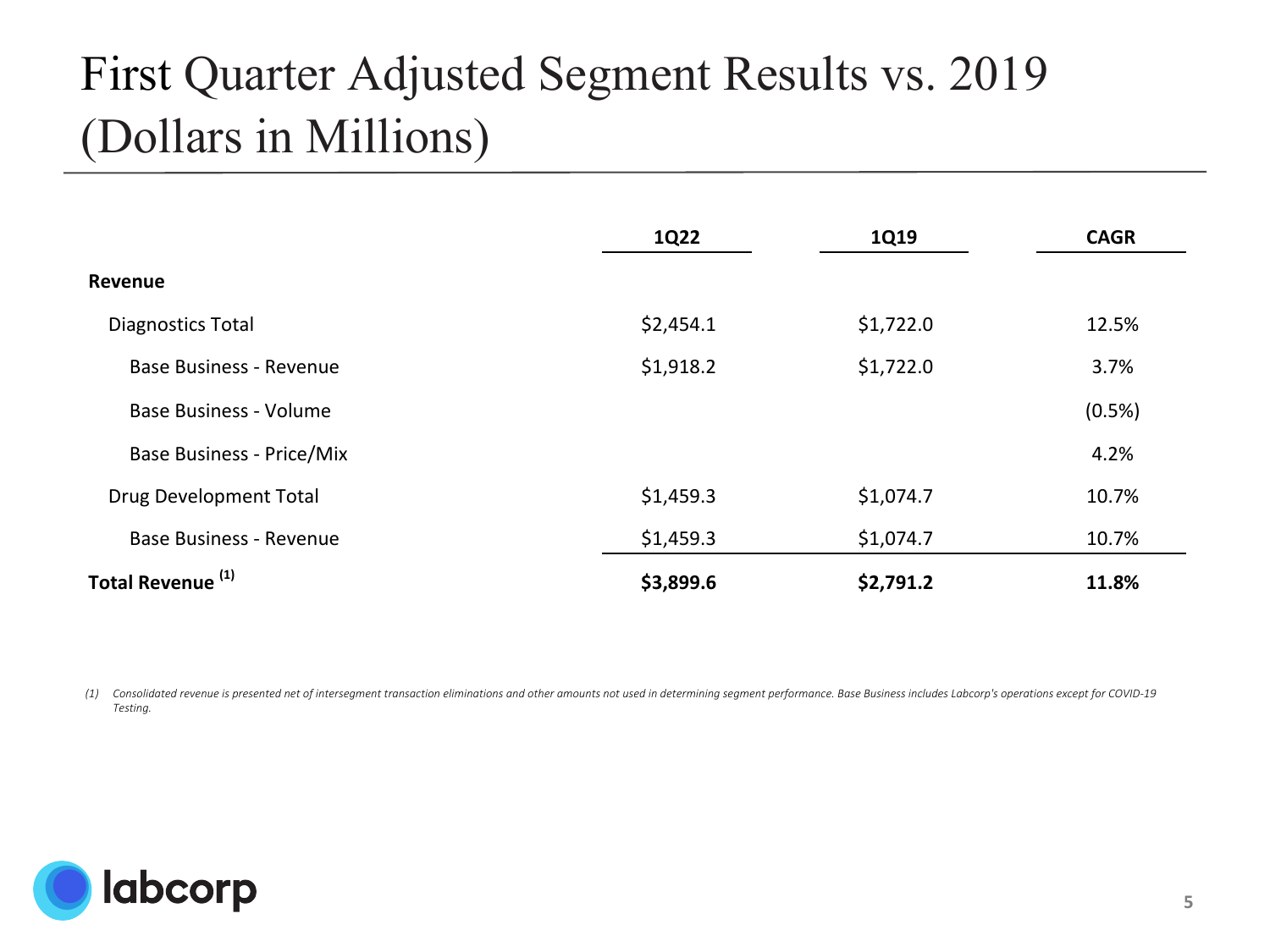# Select Financial Metrics (Dollars in Millions)

|                                                                        | 1Q21      | <b>2Q21</b> | 3Q21      | 4Q21      | <b>1Q22</b> |
|------------------------------------------------------------------------|-----------|-------------|-----------|-----------|-------------|
| <b>Total Depreciation</b>                                              | \$91.8    | \$94.6      | \$93.9    | \$95.2    | \$94.5      |
| Total Amortization <sup>(1)</sup>                                      | \$92.1    | \$92.4      | \$92.2    | \$92.9    | \$67.1      |
| Total Adjusted EBITDA <sup>(2)</sup>                                   | \$1,279.3 | \$943.4     | \$1,010.0 | \$1,003.8 | \$892.8     |
| Total Debt to Last Twelve Months Adjusted EBITDA <sup>(2)</sup>        | 1.2x      | 1.1x        | 1.2x      | 1.3x      | 1.5x        |
| Total Net Debt to Last Twelve Months Adjusted EBITDA <sup>(2)(3)</sup> | 0.8x      | 0.7x        | 0.7x      | 1.0x      | 1.1x        |

*(1) Excludes amortization of deferred financing fees.*

*(2) Adjusted EBITDA excludes restructuring charges and special items. See reconciliation on slide 13.* 

*(3) Net debt equals total debt less cash and cash equivalents.*

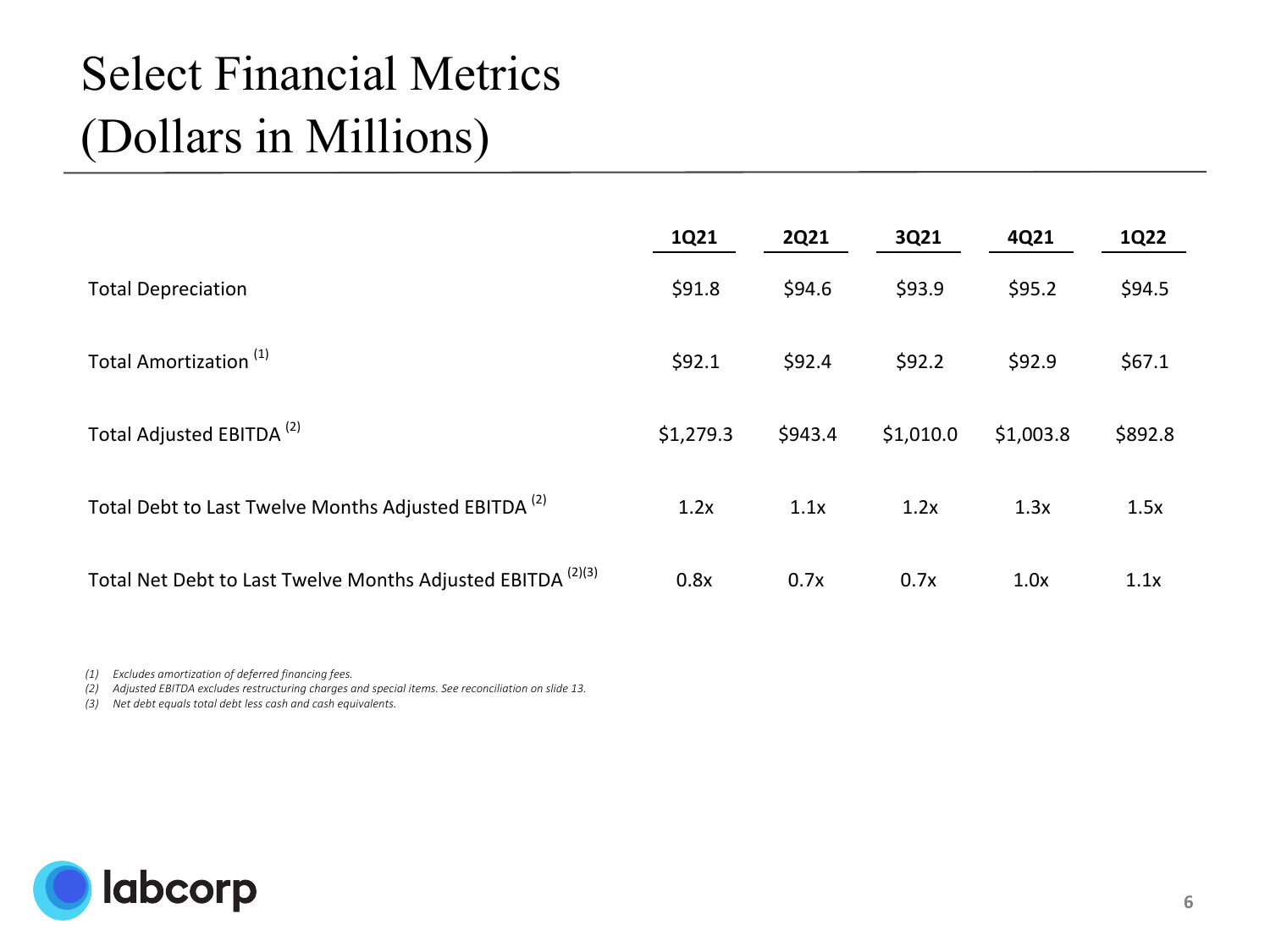# Drug Development: Select Financial Metrics<sup>(1)</sup>

| <b>Trailing Twelve Month (TTM) Results</b> |                   |                         |  |  |  |  |  |  |
|--------------------------------------------|-------------------|-------------------------|--|--|--|--|--|--|
|                                            | <b>Net Orders</b> | <b>Net Book-to-Bill</b> |  |  |  |  |  |  |
| TTM Ending March 31, 2022                  | \$7.2 billion     | 1.23x                   |  |  |  |  |  |  |
| TTM Ending December 31, 2021               | \$7.3 billion     | 1.25x                   |  |  |  |  |  |  |
| TTM Ending September 30, 2021              | \$7.8 billion     | 1.34x                   |  |  |  |  |  |  |
| TTM Ending June 30, 2021                   | \$7.9 billion     | 1.41x                   |  |  |  |  |  |  |
| TTM Ending March 31, 2021                  | \$7.6 billion     | 1.47x                   |  |  |  |  |  |  |

|                          | <b>Backlog</b> | <b>Estimated revenue expected to convert</b><br>from backlog in the next twelve months |
|--------------------------|----------------|----------------------------------------------------------------------------------------|
| As of March 31, 2022     | \$15.2 billion | \$4.9 billion                                                                          |
| As of December 31, 2021  | \$15.0 billion | \$5.0 billion                                                                          |
| As of September 30, 2021 | \$14.4 billion | \$4.9 billion                                                                          |
| As of June 30, 2021      | \$14.3 billion | \$4.9 billion                                                                          |
| As of March 31, 2021     | \$14.0 billion | \$4.6 billion                                                                          |

*(1) Results shown include the impact from cancellations and foreign currency translation.*

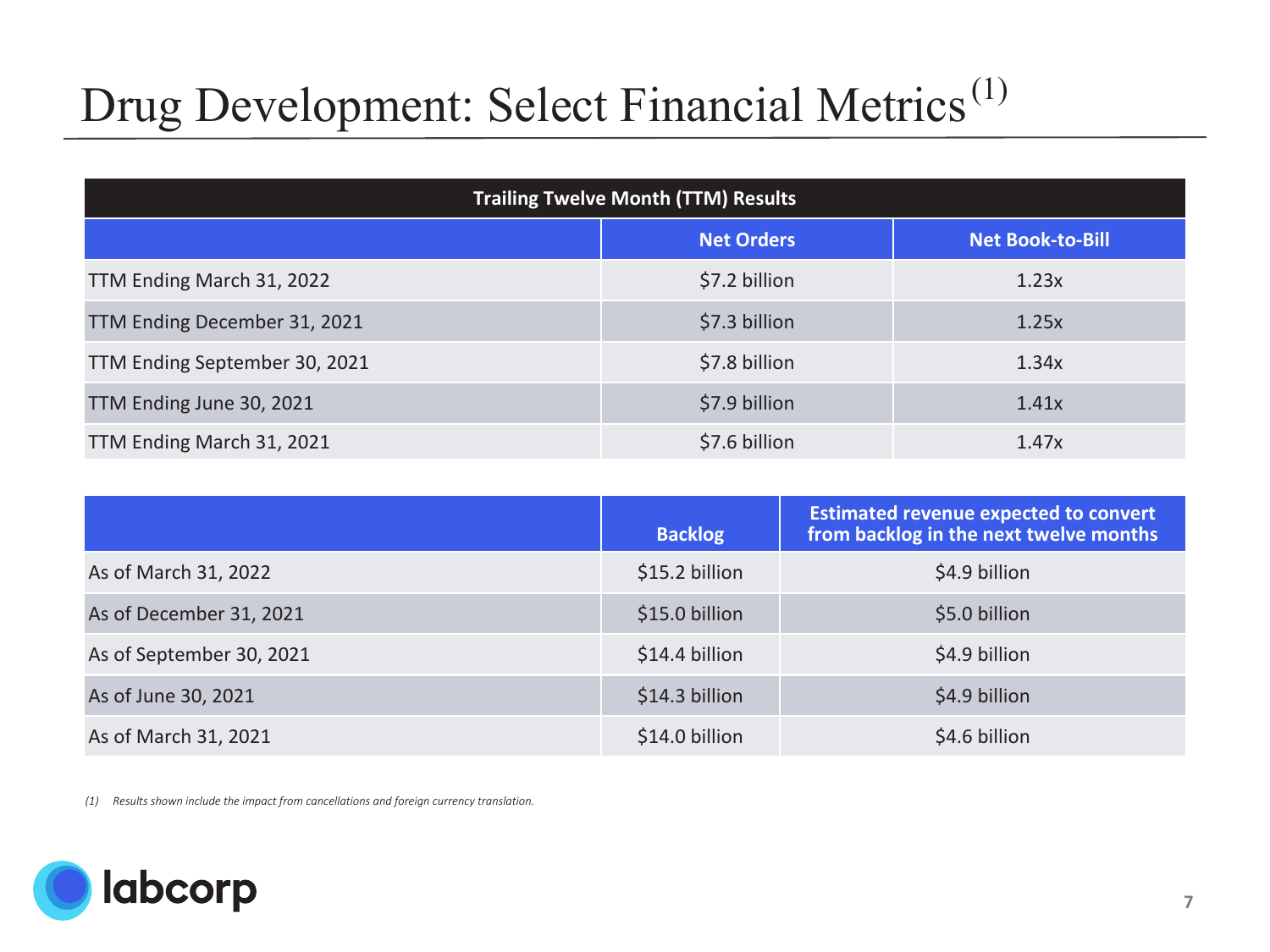#### First Quarter 2022 Revenue Distribution



*(1) Revenues recognized in over 30 currencies; the largest foreign currency accounts for less than 10% of total revenue.*

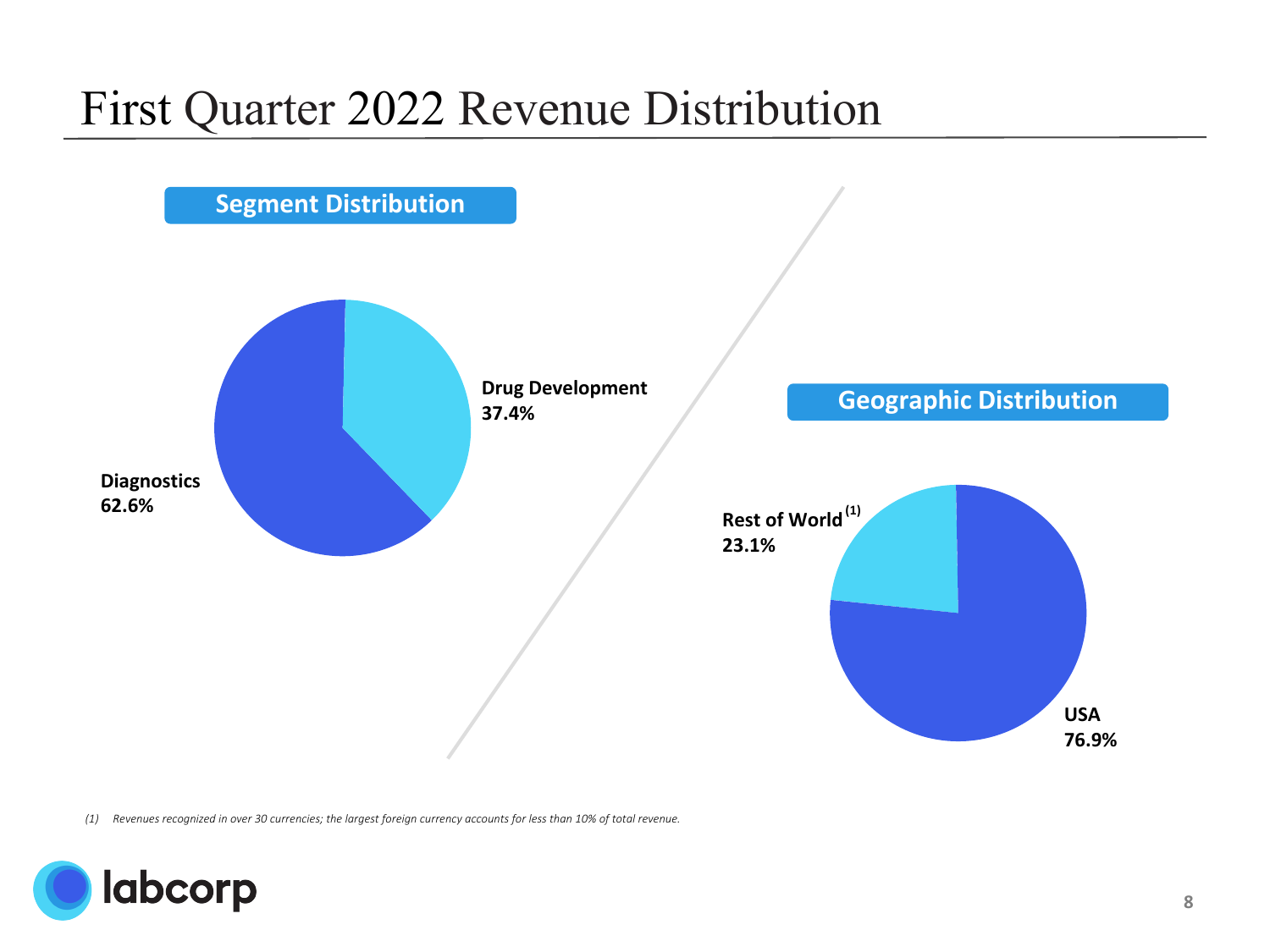### First Quarter 2022 Foreign Exchange Impact to Revenue<sup> $(1)$ </sup> (Dollars in Millions)

|                             | <b>Dollars</b> | <b>Year over Year</b><br>% Growth |
|-----------------------------|----------------|-----------------------------------|
| <b>Consolidated</b>         |                |                                   |
| Revenues, as Reported       | \$3,900        | (6.3%)                            |
| Foreign Exchange Impact     | \$17           | 0.4%                              |
| Revenues, Constant Currency | \$3,917        | (5.9%)                            |
| <b>Diagnostics</b>          |                |                                   |
| Revenues, as Reported       | \$2,454        | (11.0%)                           |
| Foreign Exchange Impact     | $\zeta-$       | 0.0%                              |
| Revenues, Constant Currency | \$2,454        | (11.0%)                           |
| <b>Drug Development</b>     |                |                                   |
| Revenues, as Reported       | \$1,459        | 1.5%                              |
| Foreign Exchange Impact     | \$17           | 1.2%                              |
| Revenues, Constant Currency | \$1,476        | 2.6%                              |

*(1) Does not foot due to rounding.*

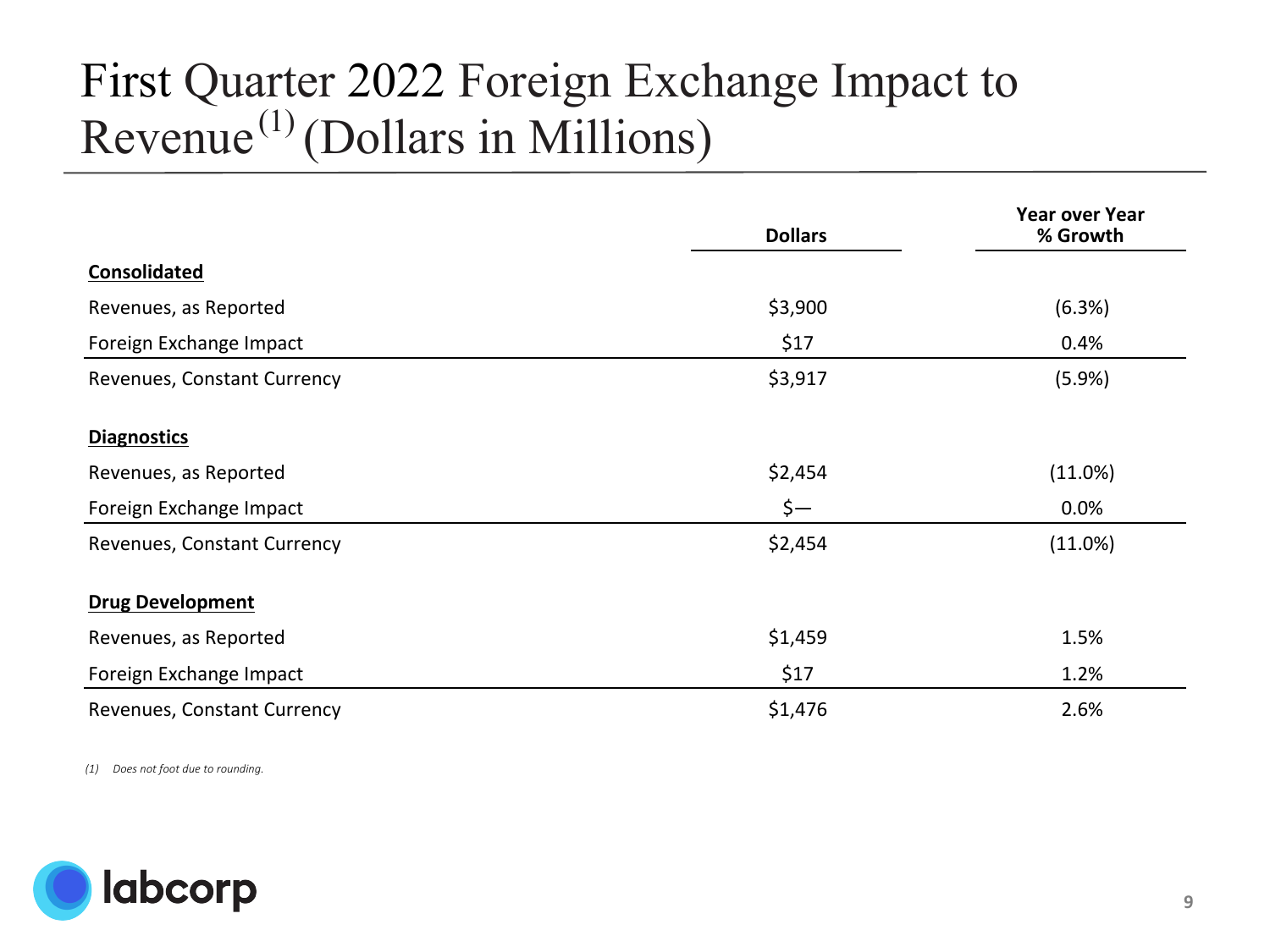### Diagnostics Price / Mix & Days

| Price / Mix Versus Revenue Per Requisition |         |                     |         |         |           |           |           |  |  |  |  |  |
|--------------------------------------------|---------|---------------------|---------|---------|-----------|-----------|-----------|--|--|--|--|--|
| Year over Year % Change                    | Q3 2020 | $\frac{(6)}{2}$ (6) | Q1 2021 | Q2 2021 | Q3 2021   | Q4 2021   | Q1 2022   |  |  |  |  |  |
| Revenue <sup>(1)</sup>                     | 53.7%   | 79.5%               | 62.0%   | 39.7%   | (3.2%)    | (16.9%)   | (11.0%)   |  |  |  |  |  |
| Volume (in requisitions) $(2)$             | 21.8%   | 33.9%               | 27.3%   | 39.6%   | 0.2%      | (8.7%)    | $(5.0\%)$ |  |  |  |  |  |
| $ Price / mix^{(3)} $                      | 31.9%   | 45.5%               | 34.7%   | 0.1%    | (3.4%)    | (8.2%)    | $(6.0\%)$ |  |  |  |  |  |
| <b>Price / Mix Reconciliation</b>          |         |                     |         |         |           |           |           |  |  |  |  |  |
| Revenue per requisition <sup>(4)</sup>     | 26.2%   | 34.0%               | 27.3%   | 0.1%    | $(3.4\%)$ | $(9.0\%)$ | (6.3%)    |  |  |  |  |  |
| Other mix <sup>(5)</sup>                   | 5.7%    | 11.5%               | 7.4%    | $-\%$   | 0.0%      | 0.8%      | 0.3%      |  |  |  |  |  |
| $ Price / mix^{(3)} $                      | 31.9%   | 45.5%               | 34.7%   | 0.1%    | $(3.4\%)$ | (8.2%)    | $(6.0\%)$ |  |  |  |  |  |

| Days in 2022 Versus 2021 <sup>(7)</sup> |                      |                              |             |                |                          |  |  |  |  |  |  |
|-----------------------------------------|----------------------|------------------------------|-------------|----------------|--------------------------|--|--|--|--|--|--|
|                                         | <b>First Quarter</b> | Second Quarter Third Quarter |             | Fourth Quarter | Full Year <sup>(6)</sup> |  |  |  |  |  |  |
| Revenue Day Variance                    | $+0.25$ Day          |                              | $+0.25$ Day | - 0.50 Day     | $-0.25$ Day              |  |  |  |  |  |  |
| Payroll Day Variance                    |                      |                              |             | $+1.00$ Day    | $+1.00$ Day              |  |  |  |  |  |  |

*(1) Revenue variance percent: YOY change in revenue divided by prior year revenue.*

*(2) Volume (in requisitions) variance percent: YOY change in volume divided by prior year volume.*

*(3) Price / mix percent: Calculated as revenue variance percent, less volume (in requisitions) variance percent.*

*(4) Revenue per requisition variance percent: Current year revenue divided by current year requisition volume with result divided by the same calculation for the prior year, minus one.*

*(5) Other mix percent: YOY variance percentage in revenue per requisition multiplied by the YOY variance percentage in volume.*

*(6) Does not foot due to rounding.*

*(7) Day variances are rounded to the nearest quarter day.* 

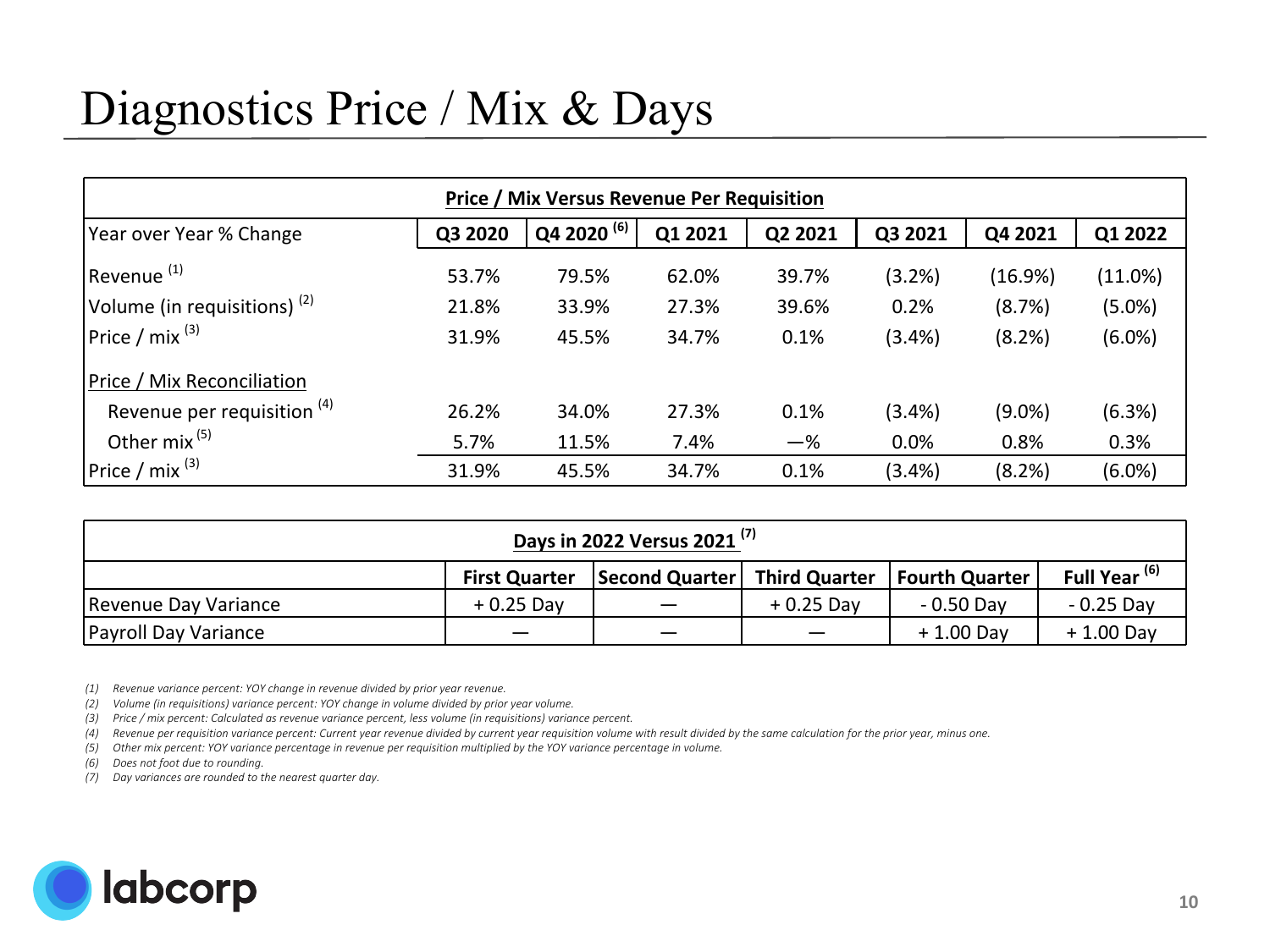#### Outlook for 2022

#### *(Dollars in billions, except per share data)*

|                                            |         | <b>Full Year Results</b> |         | 2022 Guidance<br>(in Dollars) |             | 2022 Guidance |                         | 2022 Guidance<br>(CAGR $(7)$ to 2019 Results) |             |  |
|--------------------------------------------|---------|--------------------------|---------|-------------------------------|-------------|---------------|-------------------------|-----------------------------------------------|-------------|--|
|                                            |         | (in Dollars)             |         |                               |             |               | (% Versus 2021 Results) |                                               |             |  |
|                                            | 2019    | 2020                     | 2021    | Low                           | <b>High</b> | Low           | <b>High</b>             | Low                                           | <b>High</b> |  |
| Revenue                                    |         |                          |         |                               |             |               |                         |                                               |             |  |
| Total Labcorp Enterprise <sup>(1)(2)</sup> | \$11.55 | \$13.98                  | \$16.12 | \$15.23                       | \$15.88     | (5.5%)        | (1.5%)                  | 9.7%                                          | 11.2%       |  |
| Base Business <sup>(2)(3)</sup>            | \$11.55 | \$11.19                  | \$13.36 | \$14.43                       | \$14.70     | 8.0%          | 10.0%                   | 7.7%                                          | 8.4%        |  |
| COVID-19 Testing <sup>(2)</sup>            | \$0.00  | \$2.78                   | \$2.76  | \$0.83                        | \$1.10      | (70.0%)       | (60.0%)                 |                                               |             |  |
| Total Diagnostics <sup>(4)</sup>           | \$7.00  | \$9.25                   | \$10.36 | \$8.75                        | \$9.17      | (15.5%)       | (11.5%)                 | 7.7%                                          | 9.4%        |  |
| <b>Base Business</b>                       | \$7.00  | \$6.47                   | \$7.60  | \$7.90                        | \$8.06      | 4.0%          | 6.0%                    | 4.1%                                          | 4.8%        |  |
| COVID-19 Testing                           | \$0.00  | \$2.78                   | \$2.76  | \$0.83                        | \$1.10      | (70.0%)       | (60.0%)                 |                                               |             |  |
| Total Drug Development <sup>(5)</sup>      | \$4.58  | \$4.88                   | \$5.85  | \$6.20                        | \$6.35      | 6.0%          | 8.5%                    | 10.6%                                         | 11.5%       |  |
| <b>Base Business</b>                       | \$4.58  | \$4.76                   | \$5.81  | \$6.19                        | \$6.33      | 6.5%          | 9.0%                    | 10.6%                                         | 11.4%       |  |
| <b>Adjusted EPS</b>                        | \$11.32 | \$23.94                  | \$28.52 | \$18.25                       | \$21.00     | (36.0%)       | (26.4%)                 | 17.3%                                         | 22.9%       |  |
| Free Cash Flow <sup>(6)</sup>              | \$1.04  | \$1.75                   | \$2.65  | \$1.70                        | \$1.90      | (35.8%)       | (28.3%)                 | 17.8%                                         | 22.2%       |  |

*(1) 2022 Guidance percent changes as compared to 2021 results includes an impact from foreign currency translation of (0.4%).*

*(2) Enterprise level revenue is presented net of intersegment transaction eliminations, including Drug Development COVID-19 Testing revenue.*

*(3) Base Business includes Labcorp's operations except for COVID-19 Testing.*

*(4) 2022 Guidance percent changes as compared to 2021 results includes an impact from foreign currency translation of 0.0%.*

*(5) 2022 Guidance percent changes as compared to 2021 results includes an impact from foreign currency translation of (1.1%).*

*(6) Free Cash Flow consists of operating cash flow less capital expenditures.*

*(7) Compound annual growth rate from 2019 results to 2022 guidance.*

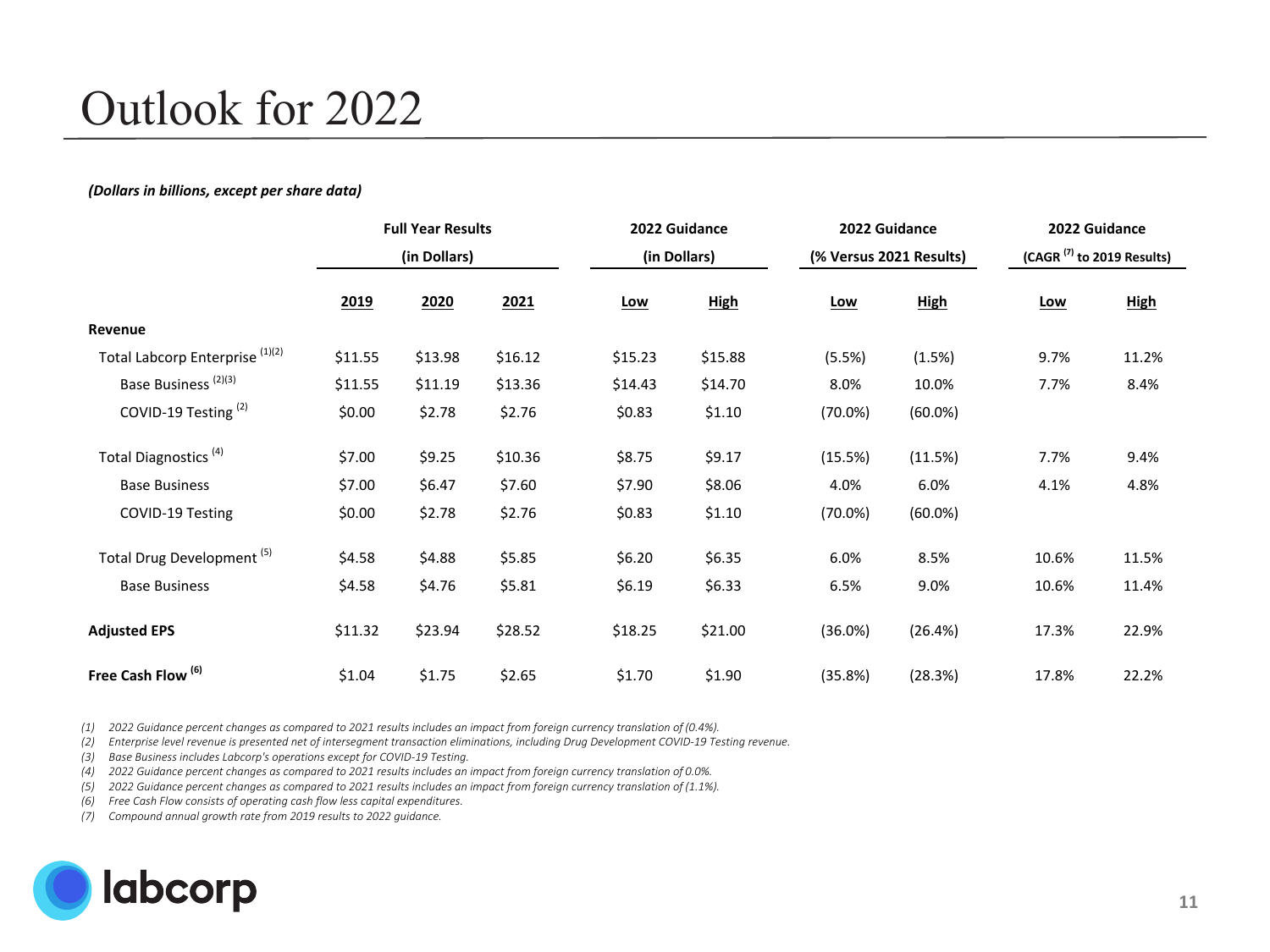#### Additional Quarterly Business Segment Information

|                                                            | 2019    |         |                | 2020           |         |         | 2021           |                |         |                | 2022           | Q1'19 - Q1'22 |                          |             |
|------------------------------------------------------------|---------|---------|----------------|----------------|---------|---------|----------------|----------------|---------|----------------|----------------|---------------|--------------------------|-------------|
|                                                            | Q1      | Q2      | Q <sub>3</sub> | Q <sub>4</sub> | Q1      | Q2      | Q <sub>3</sub> | Q <sub>4</sub> | Q1      | Q <sub>2</sub> | Q <sub>3</sub> | Q4            | Q1                       | <b>CAGR</b> |
| <b>Diagnostics Revenue</b>                                 |         |         |                |                |         |         |                |                |         |                |                |               |                          |             |
| Routine vs. Esoteric Mix Base Business:                    |         |         |                |                |         |         |                |                |         |                |                |               |                          |             |
| Routine                                                    | 59.4%   | 58.8%   | 58.8%          | 58.6%          | 58.6%   | 60.2%   | 61.2%          | 60.5%          | 60.7%   | 60.3%          | 60.1%          | 59.6%         | 59.9%                    |             |
| Esoteric                                                   | 40.6%   | 41.2%   | 41.2%          | 41.4%          | 41.4%   | 39.8%   | 38.8%          | 39.5%          | 39.3%   | 39.7%          | 39.9%          | 40.4%         | 40.1%                    |             |
| Payer Mix Base Business:                                   |         |         |                |                |         |         |                |                |         |                |                |               |                          |             |
| Clients                                                    | 27.9%   | 27.9%   | 27.8%          | 29.7%          | 28.2%   | 28.6%   | 29.0%          | 31.3%          | 28.9%   | 28.6%          | 30.2%          | 29.1%         | 28.0%                    |             |
| Patients                                                   | 12.7%   | 12.6%   | 13.2%          | 12.8%          | 12.7%   | 12.8%   | 12.3%          | 11.7%          | 12.8%   | 14.1%          | 13.4%          | 11.8%         | 10.2%                    |             |
| <b>Medicare and Medicaid</b>                               | 13.9%   | 13.7%   | 13.7%          | 13.8%          | 13.0%   | 13.1%   | 12.9%          | 12.4%          | 12.1%   | 11.7%          | 11.2%          | 11.5%         | 11.0%                    |             |
| <b>Third Party</b>                                         | 45.5%   | 45.7%   | 45.2%          | 43.7%          | 46.1%   | 45.6%   | 45.9%          | 44.6%          | 46.2%   | 45.5%          | 45.1%          | 47.5%         | 50.8%                    |             |
| <b>Drug Development</b>                                    |         |         |                |                |         |         |                |                |         |                |                |               |                          |             |
| Passthroughs (\$M)                                         | 133.0   | 167.6   | 152.9          | 148.3          | 135.0   | 136.6   | 139.2          | 174.3          | 178.6   | 199.8          | 181.0          | 165.0         | 177.7                    |             |
| Quarterly Book-to-Bill                                     | 1.19    | 1.11    | 1.45           | 1.39           | 1.06    | 1.39    | 1.39           | 1.79           | 1.30    | 1.19           | 1.12           | 1.38          | 1.22                     |             |
| Quarterly Net Orders (\$M)                                 | 1,282.2 | 1.245.8 | 1.709.5        | 1,670.5        | 1,209.1 | 1,521.4 | 1,729.5        | 2,497.2        | 1,865.4 | 1,772.8        | 1.634.1        | 2,005.4       | 1.786.1                  |             |
| Business Unit Revenue (\$M)                                |         |         |                |                |         |         |                |                |         |                |                |               |                          |             |
| Early Development (ED)                                     | 137.7   | 154.2   | 181.3          | 184.2          | 184.1   | 179.9   | 191.6          | 204.4          | 204.6   | 216.2          | 218.4          | 220.5         | 226.8                    | 18.1%       |
| Clinical Trial Testing Solutions (CTTS) Base Business      | 349.1   | 357.4   | 363.0          | 371.1          | 360.0   | 312.1   | 368.5          | 435.8          | 482.6   | 508.1          | 487.8          | 486.6         | 477.4                    | 11.0%       |
| Clinical Development and Commercialization Services (CDCS) | 587.9   | 614.8   | 631.1          | 646.4          | 599.7   | 588.8   | 637.6          | 701.8          | 726.2   | 761.6          | 752.1          | 744.9         | 755.1                    | 8.7%        |
| COVID-19 Testing                                           |         |         |                |                |         | 12.8    | 44.2           | 56.3           | 24.8    | 9.3            | 1.1            | 0.7           | $\overline{\phantom{m}}$ |             |
| Segment Revenue Base Business (\$M)                        | 1.074.7 | 1,126.4 | 1,175.4        | 1,201.7        | 1,143.8 | 1,080.9 | 1,197.7        | 1,342.0        | 1,413.3 | 1,485.9        | 1,458.3        | 1,451.9       | 1,459.3                  | 10.7%       |

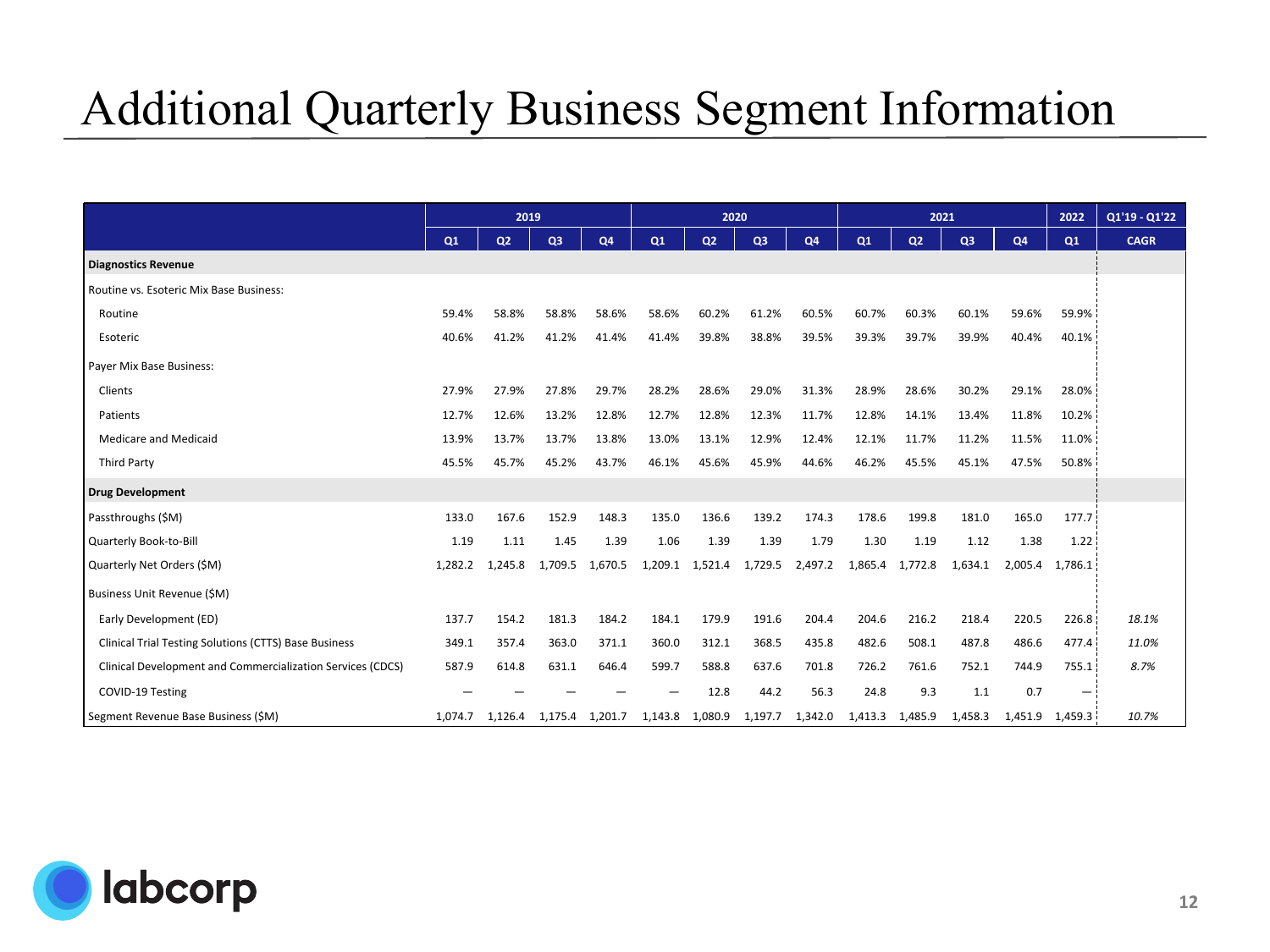#### Reconciliation of Non-GAAP Financial Measures – Adjusted EBITDA (Dollars in Millions)

|                                                 | 1Q21      | <b>2Q21</b> | <b>3Q21</b> | 4Q21    | <b>1Q22</b> |
|-------------------------------------------------|-----------|-------------|-------------|---------|-------------|
| Operating Income                                | \$1,057.9 | \$704.1     | \$766.9     | \$730.6 | \$687.9     |
| Add:                                            |           |             |             |         |             |
| Restructuring and special charges               | 19.2      | 9.6         | 6.5         | 7.8     | 12.6        |
| Goodwill and other asset impairments            |           |             |             |         | $1.2\,$     |
| Other special charges <sup>(1)</sup>            | 12.7      | 33.8        | 41.5        | 70.9    | 25.2        |
| Depreciation                                    | 91.8      | 94.6        | 93.9        | 95.2    | 94.5        |
| Amortization                                    | 92.1      | 92.4        | 92.2        | 92.9    | 67.1        |
| Equity method income, net                       | 4.5       | 8.0         | 8.4         | 5.6     | 3.4         |
| EBITDA adjustments to equity method income, net | $1.1\,$   | 0.9         | 0.6         | 0.8     | 0.9         |
| <b>Adjusted EBITDA</b>                          | 1,279.3   | 943.4       | 1,010.0     | 1,003.8 | 892.8       |

*(1) Other special charges represent the summation of the adjustments that impacted operating income excluding Restructuring and special charges, Goodwill and other asset impairments, and Amortization.*

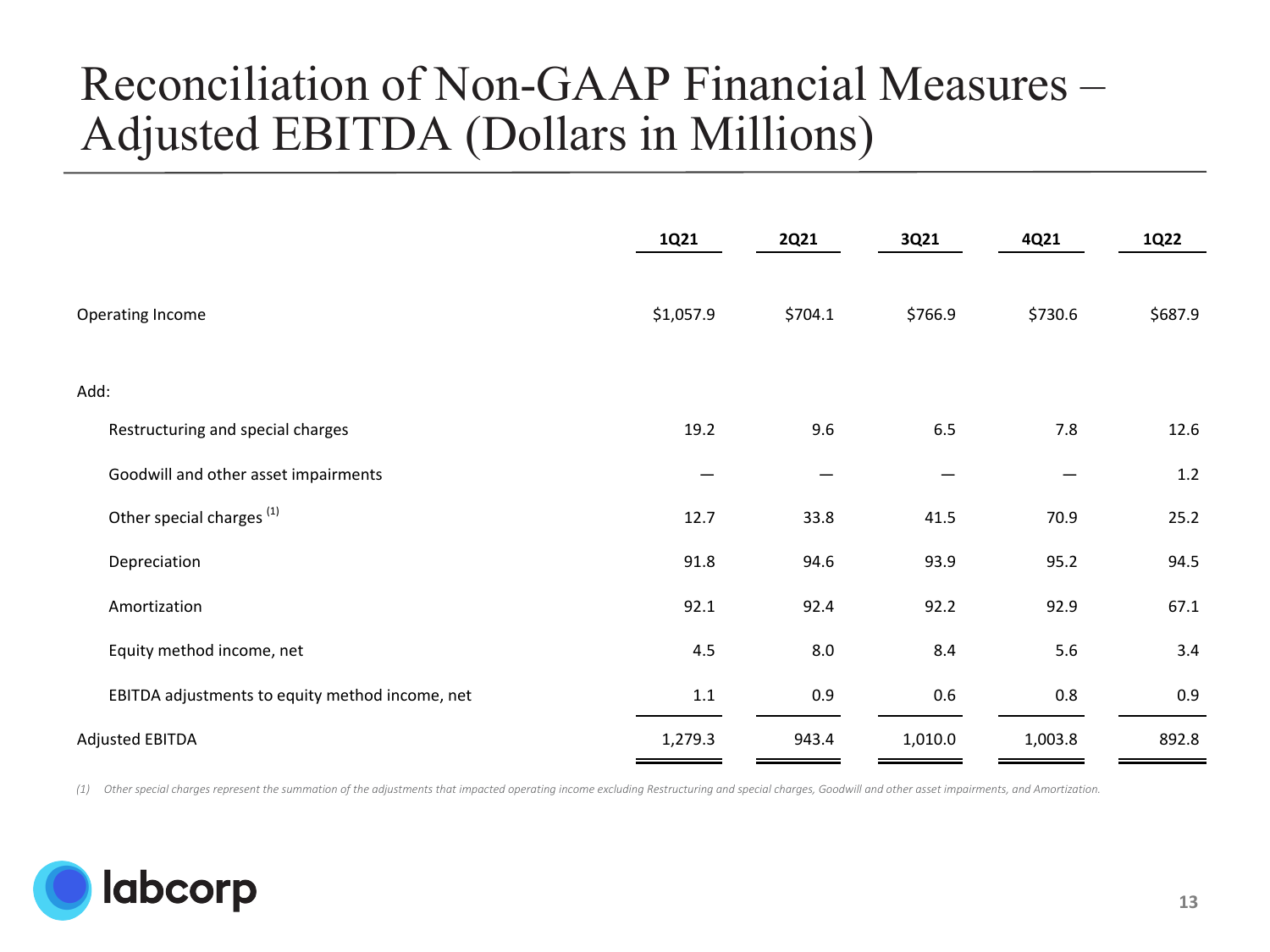#### Reconciliation of Non-GAAP Income Statement (Dollars in Millions, Except Per Share Data)

|                                                                       |    | <b>GAAP</b><br>Three Months Ended March 31, |    |         |    | <b>Non-GAAP</b><br>Three Months Ended March 31, |    |         |  |
|-----------------------------------------------------------------------|----|---------------------------------------------|----|---------|----|-------------------------------------------------|----|---------|--|
|                                                                       |    |                                             |    |         |    |                                                 |    |         |  |
| Revenues                                                              | Ś. | 3,899.6                                     | \$ | 4,161.5 | \$ | 3,899.6                                         | \$ | 4,161.5 |  |
| Cost of revenues                                                      |    | 2,666.7                                     |    | 2,562.5 |    | 2,646.1                                         |    | 2,558.9 |  |
| Gross profit                                                          |    | 1,232.9                                     |    | 1,599.0 |    | 1,253.5                                         |    | 1,602.6 |  |
| Selling, general and administrative expenses                          |    | 464.1                                       |    | 429.8   |    | 459.5                                           |    | 420.7   |  |
| Amortization of intangibles and other assets                          |    | 67.1                                        |    | 92.1    |    |                                                 |    |         |  |
| Restructuring and other charges                                       |    | 1.2                                         |    | 0.0     |    |                                                 |    |         |  |
| Goodwill and other asset impairments                                  |    | 12.6                                        |    | 19.2    |    |                                                 |    |         |  |
| Operating income                                                      |    | 687.9                                       |    | 1,057.9 |    | 794.0                                           |    | 1,181.9 |  |
| Other income (expense):                                               |    |                                             |    |         |    |                                                 |    |         |  |
| Interest expense                                                      |    | (42.2)                                      |    | (48.5)  |    | (42.2)                                          |    | (48.0)  |  |
| Equity method income, net                                             |    | 3.4                                         |    | 4.5     |    | 3.4                                             |    | 4.5     |  |
| Investment income                                                     |    | 1.1                                         |    | 2.4     |    | 1.1                                             |    | 2.4     |  |
| Other, net                                                            |    | (10.1)                                      |    | 5.5     |    | (7.0)                                           |    | 5.5     |  |
| Earnings before income taxes                                          |    | 640.1                                       |    | 1,021.8 |    | 749.3                                           |    | 1,146.3 |  |
| Provision for income taxes                                            |    | 148.0                                       |    | 251.7   |    | 175.1                                           |    | 280.7   |  |
| Net earnings                                                          |    | 492.1                                       |    | 770.1   |    | 574.2                                           |    | 865.6   |  |
| Less: Net earnings (loss) attributable to the noncontrolling interest |    | (0.5)                                       |    | (0.5)   |    | (0.5)                                           |    | (0.5)   |  |
| Net earnings attributable to LCAH                                     |    | 491.6                                       | \$ | 769.6   |    | 573.7                                           | Ŝ. | 865.1   |  |
| Diluted earnings per common share                                     | \$ | 5.23                                        | \$ | 7.82    | \$ | 6.11                                            | \$ | 8.79    |  |
| Weighted average diluted shares outstanding                           |    | 94.0                                        |    | 98.5    |    | 94.0                                            |    | 98.5    |  |

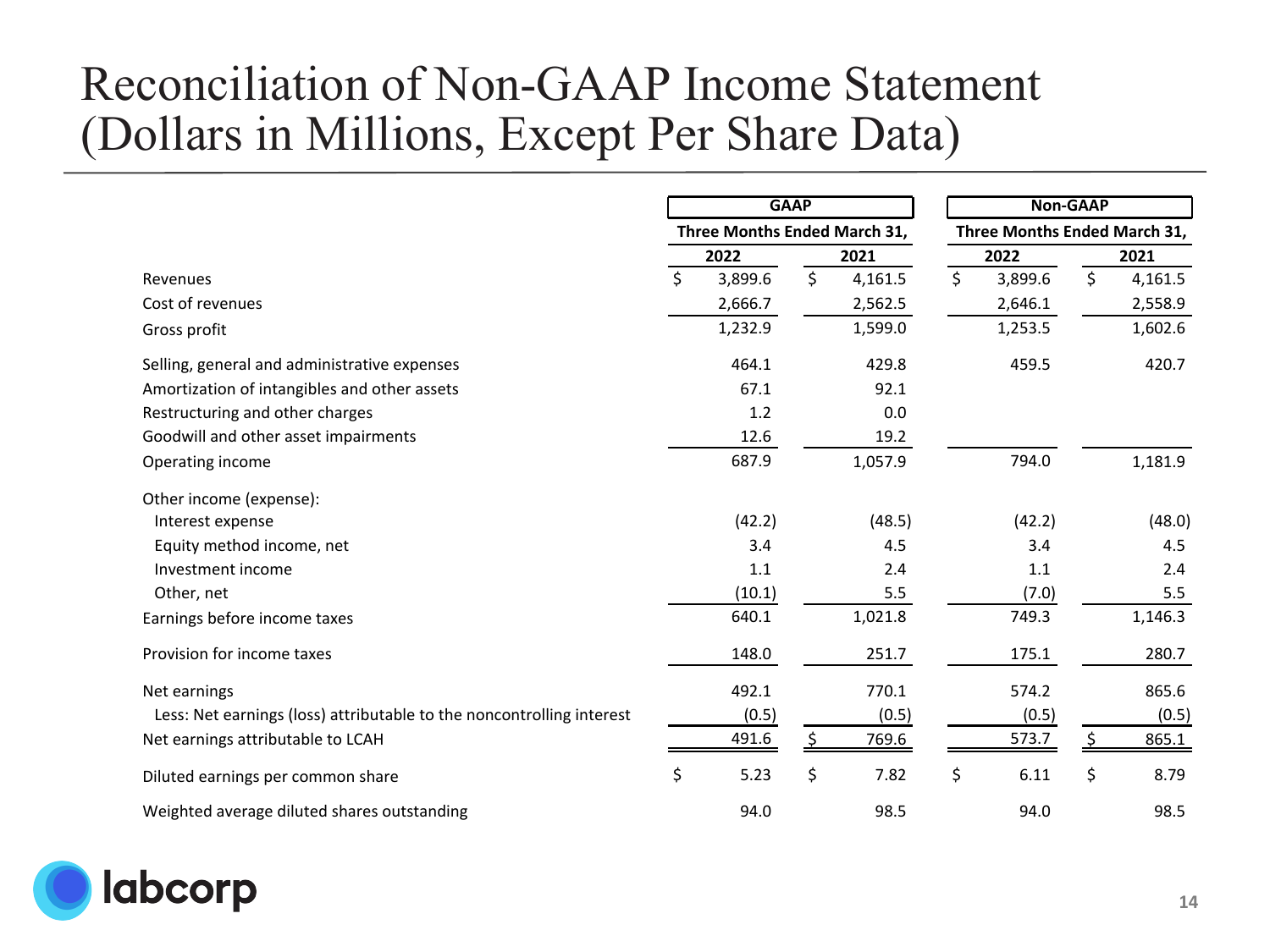#### Reconciliation of Non-GAAP Financial Measures $<sup>(1)</sup>$ </sup> (Dollars in Millions, Except Per Share Data)

|                                                       | Three Months Ended March 31, |        |      |         |  |  |
|-------------------------------------------------------|------------------------------|--------|------|---------|--|--|
|                                                       | 2022                         |        | 2021 |         |  |  |
| <b>Adjusted Operating Income</b>                      |                              |        |      |         |  |  |
| <b>Operating Income</b>                               | \$                           | 687.9  | \$   | 1,057.9 |  |  |
| Amortization of intangibles and other assets (a)      |                              | 67.1   |      | 92.1    |  |  |
| Restructuring and other charges (b)                   |                              | 12.6   |      | 19.2    |  |  |
| Acquisition and disposition-related costs (c)         |                              | 11.4   |      | 5.7     |  |  |
| COVID-19 related costs (d)                            |                              | 9.2    |      | 5.9     |  |  |
| Ukraine conflict costs (e)                            |                              | 1.2    |      |         |  |  |
| Retention bonuses (f)                                 |                              | 0.9    |      |         |  |  |
| Other $(g)$                                           |                              | 3.7    |      | 1.1     |  |  |
| Adjusted operating income                             | Ś                            | 794.0  |      | 1,181.9 |  |  |
| <b>Adjusted Net Income</b>                            |                              |        |      |         |  |  |
| Net Income                                            | \$                           | 491.6  | \$   | 769.6   |  |  |
| Impact of adjustments to operating income             |                              | 106.1  |      | 124.0   |  |  |
| (Gains) / losses on venture fund investments, net (h) |                              | 3.1    |      |         |  |  |
| Other                                                 |                              |        |      | 0.5     |  |  |
| Income tax impact of adjustments (i)                  |                              | (27.1) |      | (29.0)  |  |  |
| Adjusted net income                                   | Ś                            | 573.7  | Ś    | 865.1   |  |  |
| Weighted average diluted shares outstanding           |                              | 94.0   |      | 98.5    |  |  |
| Adjusted net income per share                         | \$                           | 6.11   | \$   | 8.79    |  |  |